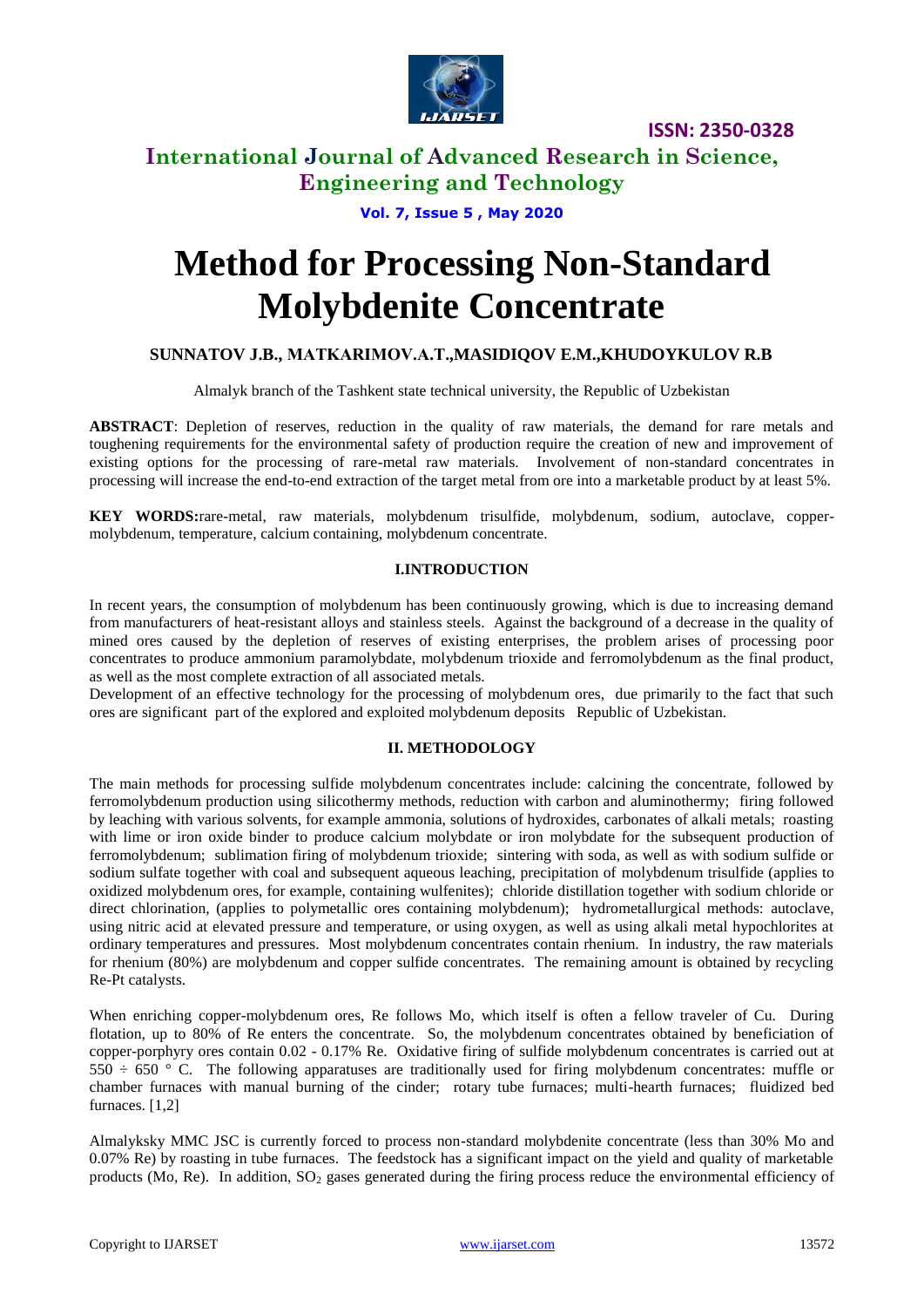

### **ISSN: 2350-0328**

## **International Journal of Advanced Research in Science, Engineering and Technology**

### **Vol. 7, Issue 5 , May 2020**

production. In this regard, the transition from oxidative firing of molybdenite concentrate to oxidative firing in the presence of CaO is promising, which eliminates the formation of  $SO_2$  and  $Re<sub>2</sub>O<sub>7</sub>$ :

$$
MoS2 + 3CaO + 4,5O2 \rightarrow CaMoO4 + 2CaSO4
$$
  
\n
$$
ReS2 + 3CaO + 4,5O2 \rightarrow CaReO4 + 2CaSO4
$$
 (1) (1)

The cinder is subject to water leaching of CaReO4 and subsequent leaching of CaMoO4. The optimal mode of firing the mixture (mass ratio of concentrate: CaO 1: 0.45) was identified using mathematical planning of the experiment. The concentrate with calcium additives was burned. As a result, sulfur dioxide is converted to calcium sulfate and is not released into the gas phase:

$$
SO2 + CaO + 1/2O2 = CaSO4
$$
\n(3)

In the cinder, molybdenum and rhenium in the form of calcium molybdate and perrenate remain completely:

| $MoO3 + CaO = CaMoO4$         |  |
|-------------------------------|--|
| $Re_2O_7 + CaO = Ca(ReO_4)_2$ |  |

The temperature is 550-650  $\degree$  C, the firing duration is 60-90 minutes, with the excess content of calcium-containing additives from stoichiometrically necessary for the binding of sulfur, molybdenum and rhenium. The  $SO<sub>2</sub>$  content in the exhaust gases was determined by a gas analyzer of the MGL-19.3A model. The maximum permissible concentration of SO<sub>2</sub> in the exhaust gases is 10 mg / m<sup>3</sup>. We found that the SO<sub>2</sub> content in the exhaust gases is 0-2.5  $mg / m<sup>3</sup>$ .



Fig. 1. Schematic diagram of the processing of non-standard molybdenite concentrates